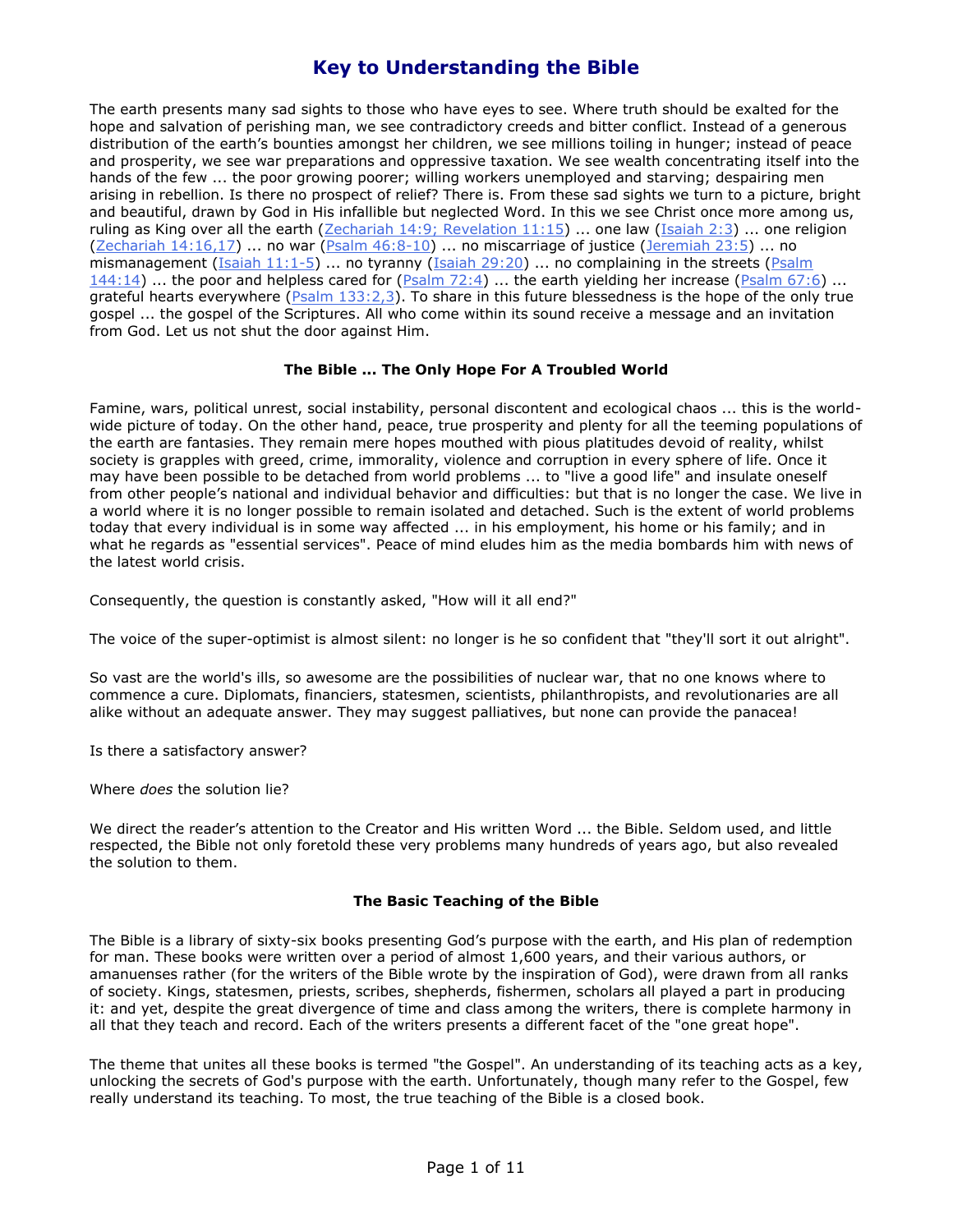Yet eternal salvation is bound up in an understanding of the Gospel (Romans  $1:16$ ); and for that purpose we urge that you closely and critically examine what we set before you in this book.

The word "Gospel" signifies *good news* or *glad tidings*. It is sometimes styled in Scripture the *Gospel of God*, because it is good news emanating from Him, in contradistinction to spurious messages of goodwill that emanate from man.

It is important to comprehend the true message of the Gospel. Paul wrote:

### **"Though we, or an angel from heaven, preach any other gospel unto you than that which we have preached unto you, let him be accursed" [\(Galatians 1:8\)](javascript:OpenBibleVerse().**

If an inspired Apostle was not exempt from such a curse if he preached a perverted gospel, certainly lesser men will not be exempted if they do so. Unfortunately, a curse has rested upon Christendom because of this. In consequence, its history is a record of discord, trouble and bloodshed. True peace it knows not.

### **The Gospel Speaks of the Future**

The gospel is a simple statement of God's purpose with humanity. In its simplest form, it was condensed by Paul into seven words. He wrote:

"God preached before the gospel unto Abraham, saying: *In thee shall all nations be blessed*" [\(Galatians 3:8\)](javascript:OpenBibleVerse().

The gospel, therefore, is prophetic: it speaks of the future; for its promises have never yet been fulfilled. In another place, Paul taught that Jesus Christ came "to confirm the promises made of God unto the fathers" [\(Romans 15:8\)](javascript:OpenBibleVerse(). The promises referred to were those made to the fathers of the Jewish race: Abraham, Isaac and Jacob. Peter taught:

#### **"... there are given unto us exceeding great and precious promises; that by these ye might be partakers of Divine nature, having escaped the corruption that is in the world through lust" [\(II Peter 1:4\)](javascript:OpenBibleVerse().**

Paul taught that the gospel was comprehended in the promises God made to Abraham. Therefore, to gain the true understanding of the Bible, we must know something of Abraham.

### **Abraham - The Friend of God [\(James 2:23\)](javascript:OpenBibleVerse()**

The biography of Abraham is compressed in about twelve chapters of the Bible (see Genesis 12 to 24), which would take about 40 minutes to read. We earnestly counsel the reader to pay himself the compliment of reading this portion of the Bible, for the life of Abraham forms a pattern for all true believers [\(Romans 4:23-](javascript:OpenBibleVerse() [24\)](javascript:OpenBibleVerse().

Abraham lived in Ur of the Chaldees [\(Genesis 11:28; Joshua 24:2\)](javascript:OpenBibleVerse(), where he first heard the call of God and separated himself to travel to Haran, in company with other members of his family. There he remained for a while until again God called him, and made unto him certain promises conditional upon him removing from Haran to the land that God would show him (which is modern Israel).

The first few verses of Genesis 12 outlines the promises that God made to Abraham.

**"Now the Lord had said unto Abram, Get thee out of thy country, and from thy kindred, and from thy father's house, unto a land that I will shew thee: And I will make of thee a great nation, and I will bless thee, and make thy name great; and thou shalt be a blessing: And I will bless them that bless thee, and curse him that curseth thee: and in thee shall all families of the earth be blessed" [\(Genesis 12:1-](javascript:OpenBibleVerse() [3\)](javascript:OpenBibleVerse().**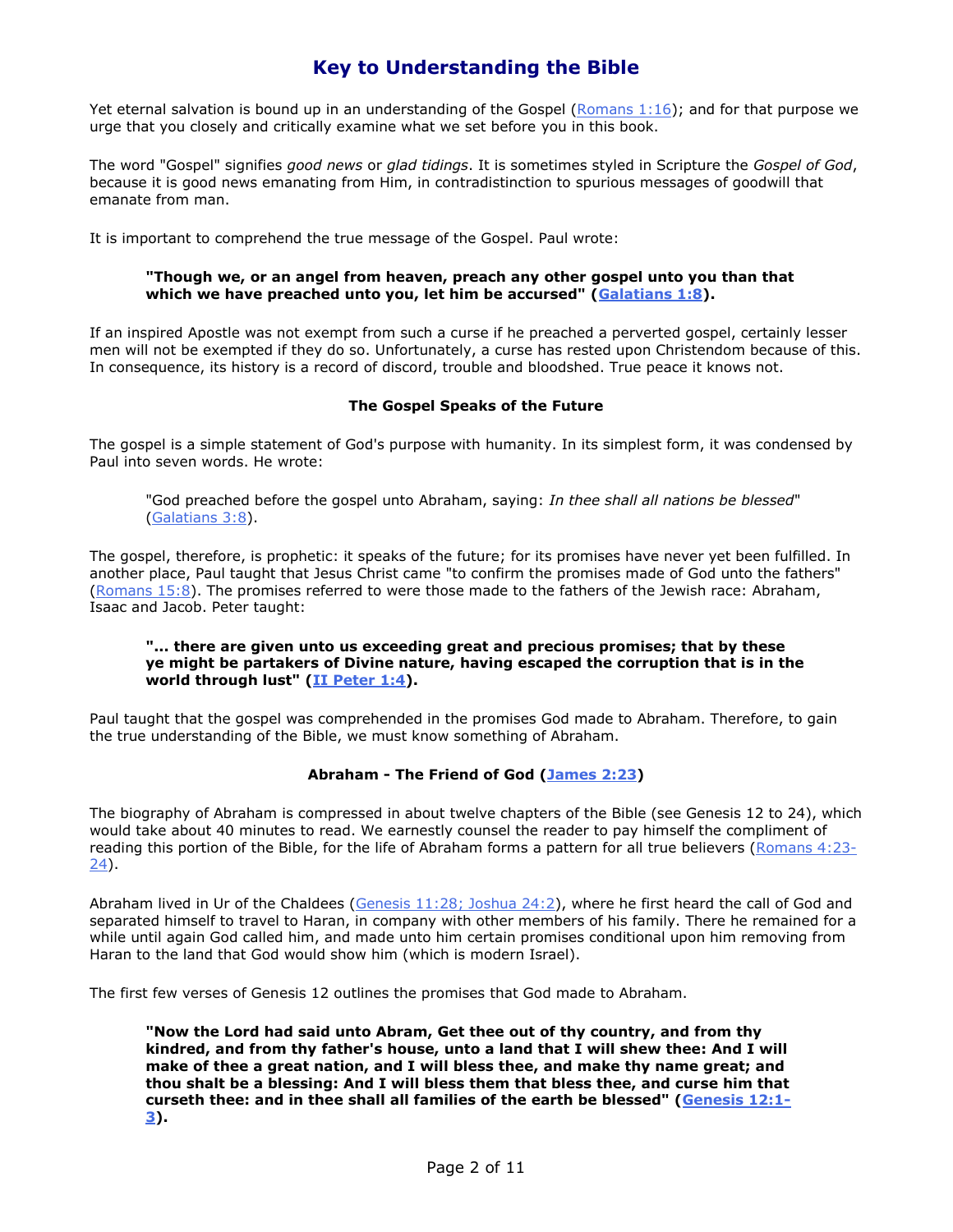This promise can be sub-divided as follows:

- 1. *The national promise* God promised that Abraham will become a great nation;
- 2. *The personal promise* his name will be great in all the earth and he will be a blessing;
- 3. *The family promise* God will bless those who bless Abraham and curse those who curse him;
- 4. *The international promise* in him all families of the earth will be blessed.

This last item is quoted by Paul in Galatians 3:8 as epitomizing the gospel message.

The four-fold aspect of the promise made to Abraham comprehends every part of the Bible message.

### **The Four-Fold Promise of Hope**

None of these promises have had their complete fulfillment, for they await the setting up of the Kingdom of [God on earth.](http://www.theonehope.org/readliterature.asp?ID=23)

Consider the national promise, for example. Abraham's descendants, the Jewish people, are not a "great nation" as yet, and never have been. True the nation rose to prominence and glory during the reigns of David and Solomon, but that was for but a short period, and it ended with civil war which divided the twelve tribes into two groups, known to history and Scripture as Israel (the northern kingdom of ten tribes) and Judah (the southern kingdom of two tribes).

The history of Israel is a record of constant apostasy, failure and defeat, ending in the scattering of Jews among all nations.

Certainly, this history does not reveal them as a great nation at any time. Even during the reign of David, the people rebelled against him, and drove him temporarily from the throne!

When will the promise to Abraham be vindicated?

The answer is: **"In the future!"**

### **The National Promise**

Though God scattered Israel [\(Deuteronomy 28:64-67\)](javascript:OpenBibleVerse(), He will yet completely regather the nation [\(Deuteronomy 30:1-3; Jeremiah 31:10\)](javascript:OpenBibleVerse(), and restore it to its ancient land [\(Ezekiel 39:25-29\)](javascript:OpenBibleVerse(). The people will be educated in Divine truth, will mourn for the past blindness [\(Zechariah 12:9-10\)](javascript:OpenBibleVerse(). They will have their sins forgiven them [\(Micah 7:18-20\)](javascript:OpenBibleVerse(); and will be established as the "first" of the nations [\(Micah 4:7-8\)](javascript:OpenBibleVerse().

All this will be done on the basis of the promise made to Abraham. The prophet declared:

### **"Thou wilt perform the mercy of Abraham, which thou hast sworn from the days of old" [\(Micah 7:20\)](javascript:OpenBibleVerse().**

#### **"I do not this for your sakes, O house of Israel, but for Mine holy name's sake, which ye have profaned among the nations, whither ye went" [\(Ezekiel 36:22\)](javascript:OpenBibleVerse()**

The Jewish people have returned to their ancient homeland today, and the nation of Israel has come into existence once again, *because of the promise made to Abraham*.

The Jewish people, and the nation of Israel, are yet to be disciplined and humbled, in order that they might be elevated in accordance with the purpose of God. God has declared:

### **"I will take the children of Israel from among the heathen, whither they be gone, and will gather them on every side, and bring them into their own land: and I will**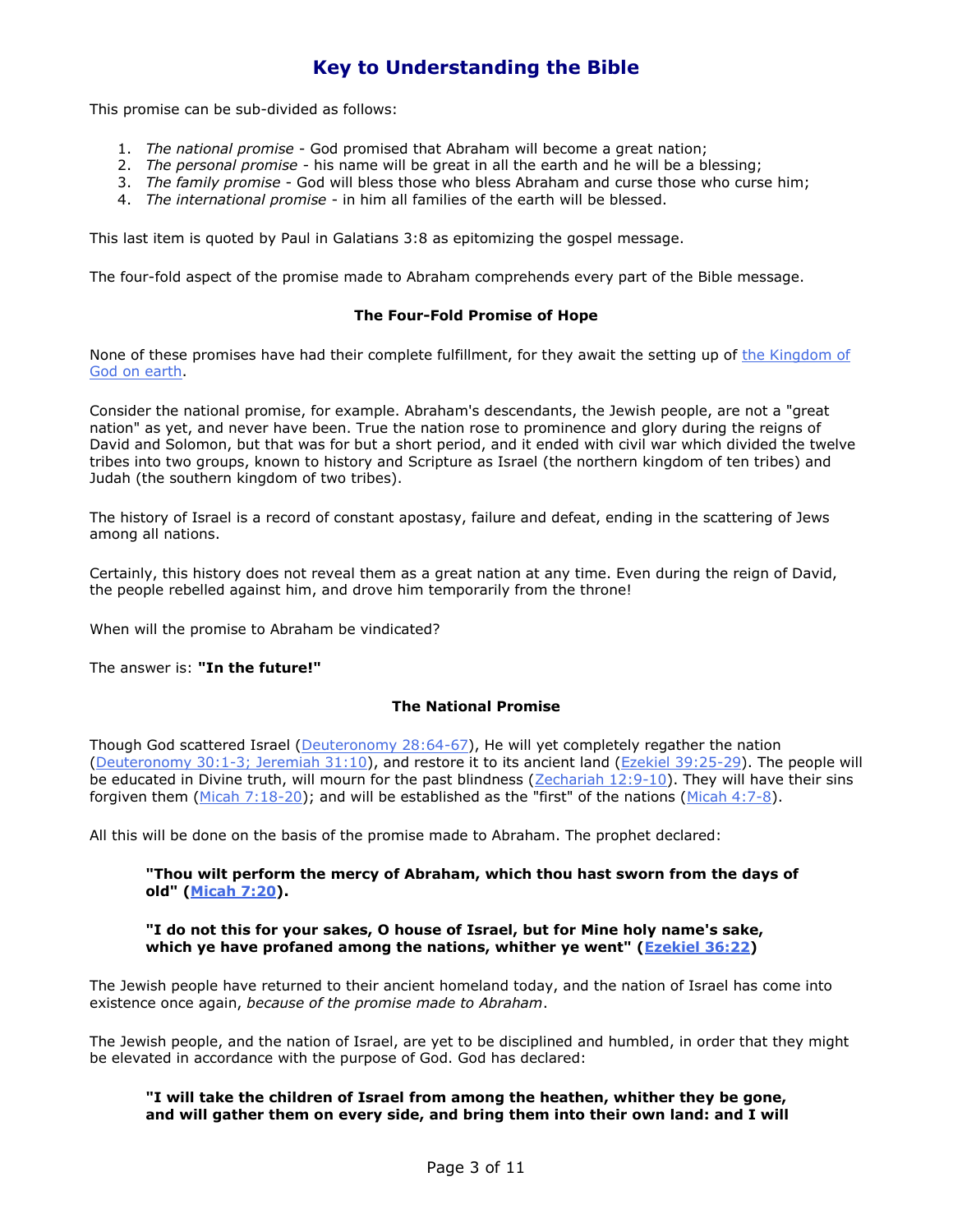### **make them one nation in the land upon the mountains of Israel; and one king shall be king to them all ..."**

In this statement there is promised:

- 1. the regathering of the people;
- 2. the re-establishment of the nation;
- 3. the restoration of the monarchy.

The King referred to is the Lord Jesus, described as "Jesus of Nazareth, the King of the Jews".

Under his firm and righteous rule, the nation of Israel will reach the greatness promised it through Abraham.

### **The Personal Promise**

Consider the personal promise made to Abraham. Is he blessed today? Is his name great? Is he a blessing in the earth?

The answer is, NO! Abraham is dead; his name is far from great in the opinion of mankind, most of whom know nothing about him.

How and when shall the promise be fulfilled?

By a resurrection from the dead to life eternal at Christ's coming. The Lord, himself, declared this. He told those Jews who rejected his mercy and salvation 1900 years ago, that they would be raised from the dead to be rejected of their Messiah, and to witness Abraham and others enjoy a status that they could have shared. He declared:

#### **"There shall be weeping when ye shall see Abraham, Isaac, and Jacob, and all the prophets, in the kingdom of God, and you yourselves thrust out. And they shall come from the east, west, north, and south, and shall sit down in the kingdom of God" [\(Luke 13:28-29\)](javascript:OpenBibleVerse().**

At that time, Abraham will be both blessed and a blessing, and men will consider it an honor to be associated with him. Again, we must look to the future for the fulfillment of the promise.

#### **The Family Promise**

The family promise, has relation to those who embrace the promises to Abraham, and who walk in his steps. They will become his associates in the Kingdom that Jesus shall set up on earth, and shall inherit eternal life. "They that are Christ's are Abraham's seed, and heirs according to the promise" [\(Galatians 3:29\)](javascript:OpenBibleVerse(). They form part of the great family of Christ, to be blessed in conjunction with Abraham whom they bless. Hence this clause of the promise, comprises an assurance to the family of Abraham.

You can become a member of that "family" by belief in the gospel followed by baptism into Christ Jesus [\(Galatians 3:26-29\)](javascript:OpenBibleVerse().

### **The International Promise**

The international promise points to the time when Christ's righteous rule will be set up over all the earth, and mankind shall rejoice in it. Then "the Kingdoms of this world will become the kingdoms of our Lord and His Christ" who "shall reign for ever and ever" [\(Revelation 11:15\)](javascript:OpenBibleVerse(). The Law shall go forth of Zion, and the word of the Lord from Jerusalem, bringing all nations into a state of unity and peace before God [\(Isaiah 2:2-](javascript:OpenBibleVerse() [4\)](javascript:OpenBibleVerse(). The glorious administration of the Lord Jesus Christ will solve the problems that afflict humanity today. The poor will be helped; the needy will be assisted; the tyrant will be deposed from the seat of authority, and "all nations" shall serve the Lord and find him a blessing  $(Psalm 72:11,17)$ . There will no longer exist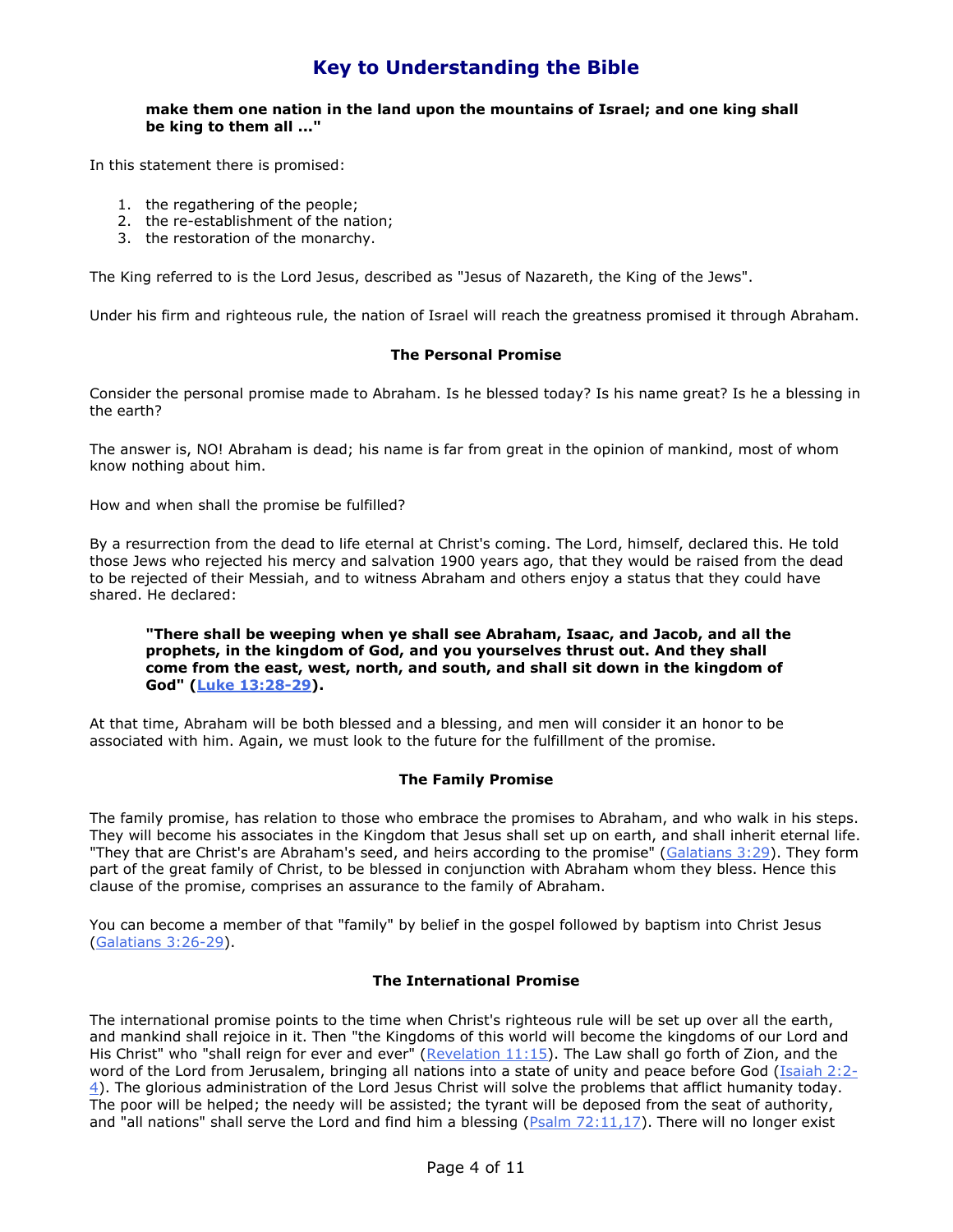the need to maintain huge standing armies, mighty navies, and vast air-forces to protect the rights of individual nations, when one king reigns over a united world. The wealth of nations, previously expended on war, will be utilized for the benefits of humanity. The result will be the fulfillment of the promise to Abraham: "In thee shall all nations be blessed".

This, as Paul showed, constitutes the Gospel [\(Galatians 3:8\)](javascript:OpenBibleVerse(), and will be fulfilled through Christ (Galatians [3:16\)](javascript:OpenBibleVerse(), the seed of Abraham [\(Matthew 1:1\)](javascript:OpenBibleVerse().

And the Gospel comprises a key that will unlock the true meaning of any part of the Word of God.

### **"All This Land Will I Give Thee"**

Genesis records a further development in the promises of God to Abraham. Abraham had prospered with Lot his nephew, to the extent that their combined herds became an embarrassment, causing strife between their respective herdsmen.

They decided to separate, and Abram (as Abraham was then called) unselfishly offered Lot first choice of the land. Lot saw the well-watered plain of Jordan, with the prosperous cities of Sodom and Gomorrah, and was attracted by the prospects of easy living and pleasant communal associations to leave Abram, and elect to go down to Sodom. He went "down" in more ways than one, leaving Abram the hardship, the glory, the virtue of the rugged hills of the Land of Promise, and the inheritance of Bethel - the House of God.

After Lot had separated with his herds, God made a further promise to Abram. He was told:

### **"Look northward, southward, eastward and westward; for ALL THE LAND THAT THOU SEEST to thee will I give it, and to thy seed FOR EVER ... Arise, walk through the land in the length of it and in the breadth of it; for I will give it unto thee" [\(Genesis 13:14-17\)](javascript:OpenBibleVerse().**

We cannot over-emphasize the importance of this promise made to Abram. It forms the basis of the personal hope of every true believer. Notice that Abram and his seed are promised the land FOR EVER, and not merely for life. It is obvious that this promise has not been fulfilled, for otherwise Abram would be alive today. Either Abraham and his seed must be resurrected from the grave and given life eternal to enjoy this promised inheritance, or we can place no confidence in the promises of God.

What of those who teach that the promised reward is in heaven? They normally interpret the promise to Abram as involving only occupation of the land during his lifetime. But contrary to this, 1900 years after the death of Abraham, Stephen, the first Christian martyr, clearly stated that Abraham had never received the land promised to him. Significantly, also he based his beliefs upon the promises made to this great man of faith. He declared:

### **"He (God) removed him (Abraham) into this land (Palestine) wherein ye (Jews) now dwell, and He gave him none inheritance in it, no not so much as to set his foot on, yet HE PROMISED THAT HE WOULD GIVE IT TO HIM FOR A POSSESSION, and to his seed after him ..." [\(Acts 7:1-4\)](javascript:OpenBibleVerse().**

How is Abraham to receive the land promised him? Only through a resurrection from the dead to life eternal at the coming of the Lord Jesus Christ [\(Isaiah 26:19; Daniel 12:1-2; Acts 26:6-8\)](javascript:OpenBibleVerse().

### **God's Promise To David**

The promises made to Abraham were amplified and extended many years later to one of Abraham's descendents, David the King of Israel. In II Samuel, we read the promise which God made to David. The King was told: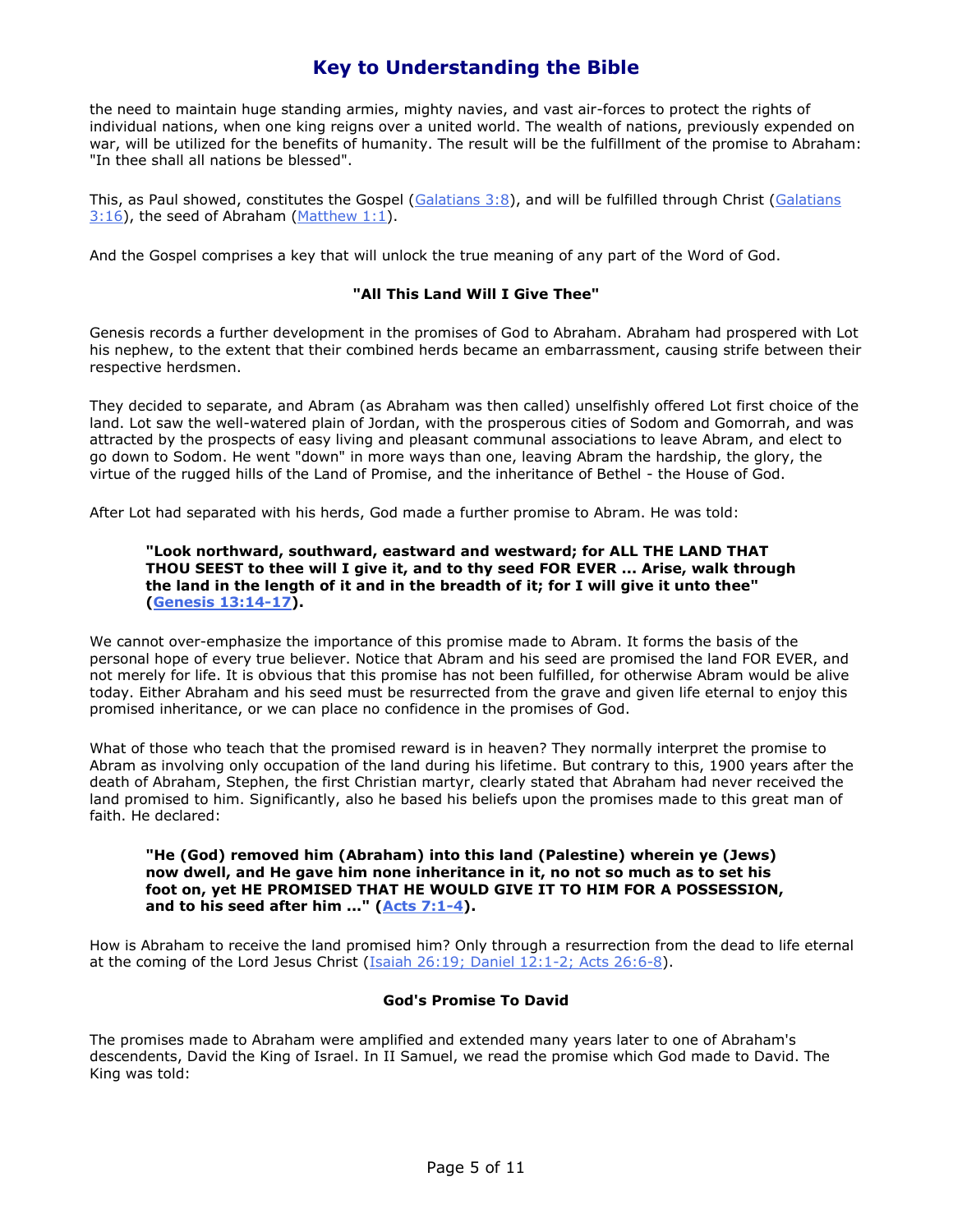**"I will appoint a place for My people Israel, and will plant them, that they may dwell in a place of their own , and MOVE NO MORE; neither shall the children of wickedness AFFLICT THEM ANY MORE ... The Lord will make thee an house. And when thy days be fulfilled, and thou shalt sleep with thy fathers, I will set up thy seed after thee, which shall proceed out of thy bowels, and I will establish his kingdom. He shall build an house for My name, and I will establish the throne of his kingdom FOR EVER. I will be his Father, and he shall be My son. Thine house and thy kingdom shall be established for ever BEFORE THEE: thy throne shall be established FOR EVER" [\(II Samuel 7:10-16\)](javascript:OpenBibleVerse()**

The promise to David thus incorporates:

- 1. The re-establishment of Israel in the Land of Promise, never again to be removed nor afflicted  $(v.10)$ :
- 2. The setting up of a King upon the throne of David FOR EVER, who will be both son of God and son of David (vv.12-14);
- 3. The building of a House or Temple for God by this king (v.13);
- 4. The manifestation of a faithful "house" or posterity in the line of David (vv.11-12);
- 5. The death of David (v.12) after which the promised descendent would come, who would ensure his resurrection to life eternal, so that he might see these things established for ever "before him" (v.16).

This promise follows in natural sequence from the promise to Abraham - the first made promise of an *earthly* inheritance; the second promised a *throne* and a *kingdom*.

Neither of these promises have yet seen their fulfillment. In fact, David's throne has not existed for over two thousand years. Some important words were declared to Zedekiah, the last king of Israel, in Ezekiel 21:25- 27:

**"And thou, profane, wicked prince of Israel, whose day is come, when iniquity shall have an end, thus saith the Lord God; remove the diadem, and take off the crown: this shall not be the same: exalt him that is low, and abase him that is high. I will overturn, overturn, overturn, it: and it shall be no more, until he come** *whose right it is***; and I will give it him." [\(Ezekiel 21:25-27\)](javascript:OpenBibleVerse()**

#### **Jesus Christ Is David's Son**

The son promised to David, and the one "whose right it is", referred to by Ezekiel is the Lord Jesus Christ. This is established beyond all doubt by the words that Gabriel uttered to Mary before the birth of her son. She was told:

#### **"Thou shalt conceive, and bring forth a son, and shalt call his name Jesus. He shall be great, and shall be called the Son of the Highest: and the Lord God shall give unto him the throne of his father David: and he shall reign over the house of Jacob for ever; and of his kingdom there shall be no end" [\(Luke 1:31-33\)](javascript:OpenBibleVerse().**

The fulfillment of these words demands the return of the Lord Jesus to the earth to raise David and all like him from the dead to life eternal; to restore Israel in it fulness; and to reign from Jerusalem as King.

### **Christ's Coming Will Transform The World**

The return of the Lord Jesus Christ, personally and visibly to this earth is a fundamental teaching of the Word of God, both in the Old and New Testaments. Isaiah foretold that the day would come when "... the Redeemer shall come to Zion, and unto them that turn from transgression in Jacob, saith the Lord" [\(Isaiah](javascript:OpenBibleVerse()  [59:20\)](javascript:OpenBibleVerse(); and that his return is linked with the destiny of the nation of Israel, David foretold in the Psalms: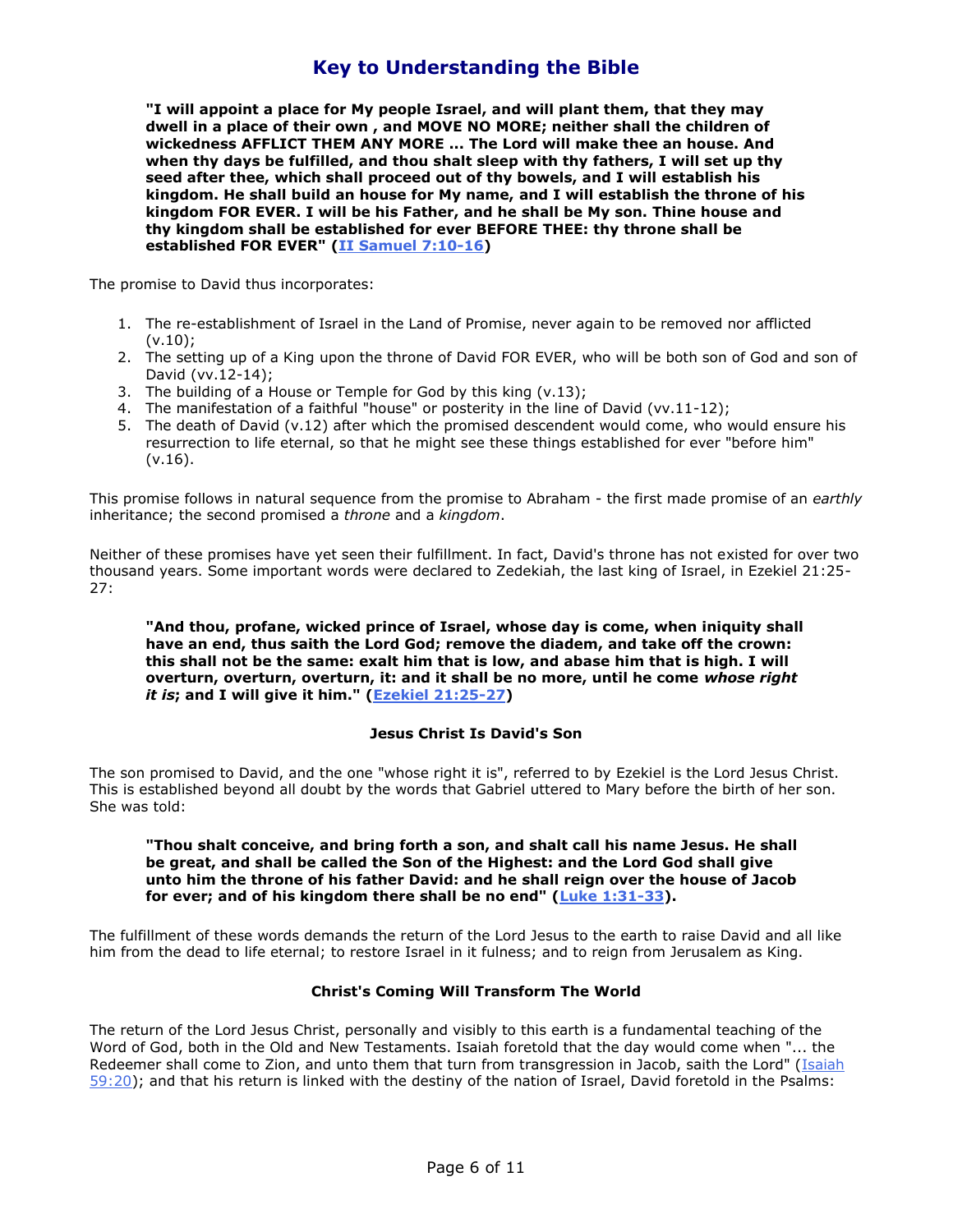**"Thou shalt arise, and have mercy upon Zion: for the time to favour her, yea the set time is come ... When the Lord shall build up Zion, he shall appear in his glory" [\(Psalm 102:13-16\)](javascript:OpenBibleVerse().**

The prophet Daniel, after speaking unmistakably of the days in which we live, said:

**"And in the days of these kings shall the God of heaven set up a kingdom, which shall never be destroyed: and the kingdom shall not be left to other people, but it shall break in pieces and consume all these kingdoms and it shall stand for ever" [\(Daniel 2:44,25\)](javascript:OpenBibleVerse().**

The picture is exactly the same in the New Testament. Have you ever considered the unquestionable import of the words of the angels to the bewildered disciples at the time when the Lord Jesus Christ ascended to heaven from the Mount of Olives after his resurrection? They were told:

**"And while they looked steadfastly toward heaven as he went up, behold two men stood by them in white apparel; which also said, 'Ye men of Galilee, why stand ye gazing up into heaven? This same Jesus, which is taken up from you into heaven, SHALL SO COME IN LIKE MANNER AS YE HAVE SEEN HIM GO into heaven" [\(Acts](javascript:OpenBibleVerse()  [1:10,11\)](javascript:OpenBibleVerse().**

To this agree als the words of all the writers of the New Testament (as well as the Old). Take as an example:

**"And to you who are troubled, rest with us, when the Lord Jesus shall be revealed from heaven with his mighty angels, in flaming fire taking vengeance on them that know not God, and that obey not the gospel of our Lord Jesus Christ: who shall be punished with everlasting destruction from the presence of the Lord, and from the glory of his power; when he shall come to be glorified in his saints, and to be admired in all them that believe (because our testimony among you was believed) in that day" [\(II Thessalonians 1:7-10\)](javascript:OpenBibleVerse().**

Obviously, the believers in those early times took comfort in the sure hope of the return of their Lord to establish a literal world-wide kingdom; and believers in the gospel in these dramatic days can take comfort in that same hope, know that the signs indicate the certainty of Christ's return in our day.

In order to establish a Divine theocracy upon this earth, it will, of course, be necessary for the Lord Jesus to abolish all existing world governments. This is clearly indicated in the prophecies concerning his work at his return. Consider the following passages ( $P_{\text{Salm}}$  2; Micah 4:1-8; Isaiah 2:1-4). No longer will the governments of this world rule with injustice, inhumanity, greed, ambition, and corruption; but "out of Zion (Jerusalem) shall go forth the law, and the Word of the Lord from Jerusalem" and "he shall judge the poor of the people, he shall save the children of the needy, and shall break in pieces the oppressor ... in his days shall the righteous flourish; and abundance of peace so long as the moon endureth ... he shall have dominion also from sea to sea, and from the river unto the ends of the earth ... all kings shall fall down before him: all nations shall serve him" [\(Psalm 72\)](javascript:OpenBibleVerse().

Not only will universal government emanate from Jerusalem, but that city will also be the center of universal worship. Yes, no longer will there be a confusion of religions and ideologies, but one world-wide faith will activate every individual and move every heart in worship of the one, true God [\(Zechariah 14:16-19\)](javascript:OpenBibleVerse().

This is the Creator's answer to six thousand years of man's misrule.

Neither politics nor protests can save humanity from the morass of anarchy into which it plunges headlong. God alone has the answer, and He has decreed that He will act in His appointed time. He has mercifully indicated through His prophetic Word, the Bible, the signposts which herald the time of His intervention in man's affairs.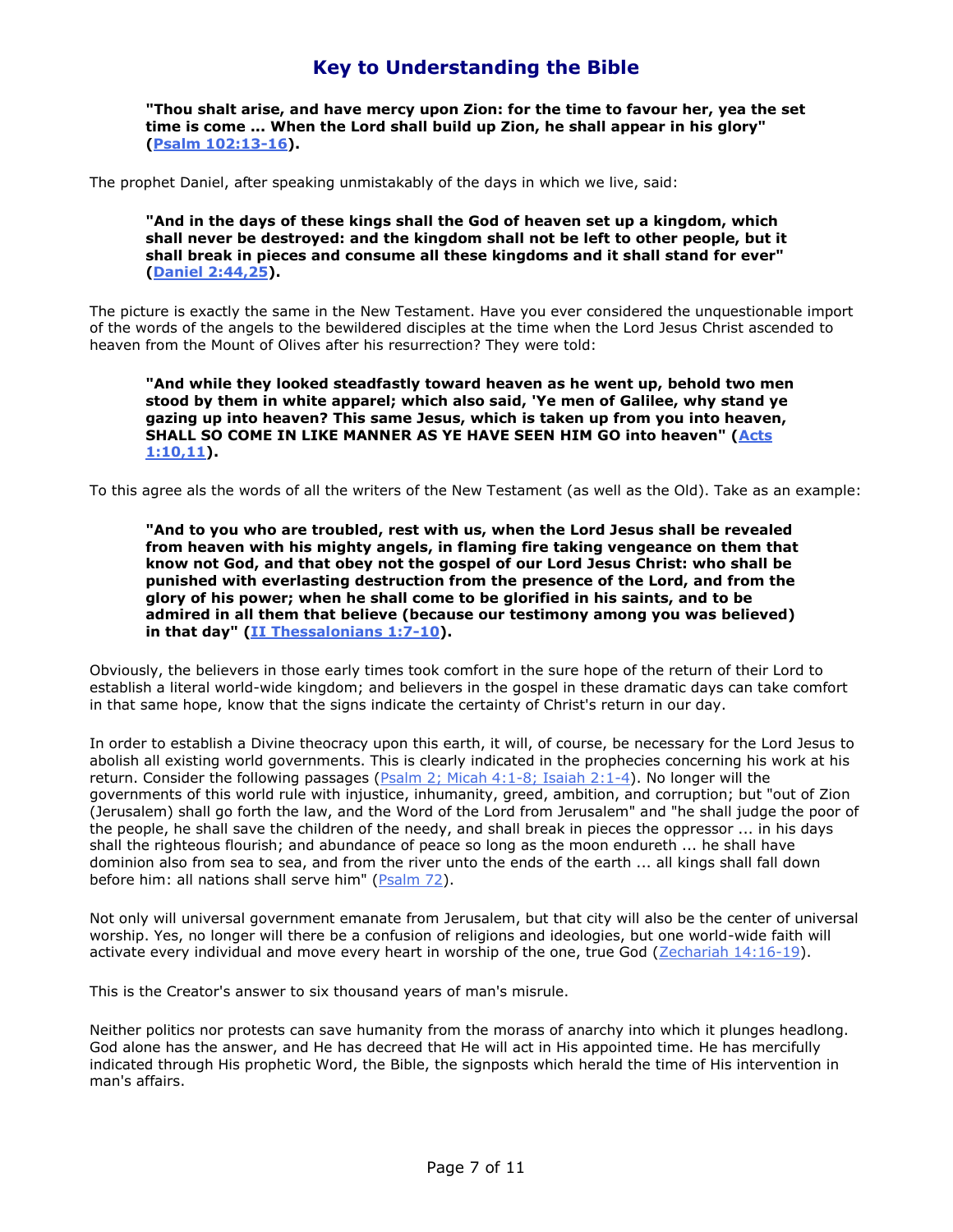Be warned, dear reader, that the time has come when, not only do the signs about us clearly indicate that His hand is about to move, but it is imperative that He fulfill His promise to "send Jesus Christ, which before was preached unto you; whom the heavens must receive until the times of restitution of all things, which God hath spoken by the mouth of all His holy prophets since the world began" (Acts  $3:20,21$ ).

[Christ IS coming,](http://www.theonehope.org/readliterature.asp?ID=3) to raise the dead who are responsible to judgment [\(I Corinthians 15:22-26\)](javascript:OpenBibleVerse(); to reward the righteous [\(II Timothy 4:1,7,8\)](javascript:OpenBibleVerse(); and to reign on earth [\(Revelation 5:9,10\)](javascript:OpenBibleVerse().

### **What Will Christ's Coming Mean to You?**

World problems will reach a climax and Jesus Christ will return in fulfillment of the promises - as the promised seed of Abraham and son of David, to rule the world in righteousness from David's ancient throne.

But how will this affect YOU personally?

The issues which we have discussed, comprise principles of the GOSPEL.

Belief in the ONE TRUE GOSPEL and baptism into the name of THE LORD JESUS CHRIST are essential for salvation:

#### **"... and he (Jesus) said unto them (the disciples), 'Go ye into all the world, and preach the gospel to every creature;** *He that believeth and is baptized* **shall be saved; but he that believeth not shall be condemned" [\(Mark 16:15,16\)](javascript:OpenBibleVerse().**

Note carefully the Bible's definition of the Gospel, and you will see that all we have spoken of is embodied in it:

#### **"... when they believed Philip (one of the disciples) preaching the things concerning THE KINGDOM OF GOD and THE NAME OF JESUS CHRIST, they were baptized, both men and women.**

God offers eternal life and an inheritance in His Kingdom to those who believe and obey the Gospel. An understanding of the Truth of God as revealed in His Book, the Bible, baptism into the sin-covering name of His Son, Jesus Christ, and a life of dedication and obedience to the principles laid down in His Word and exhibited in the life of Christ, are essential prerequisites for salvation in the day of his appearing.

*For ye are all the children of God by faith in Christ Jesus. For as many of you as have been baptized into Christ have put on Christ. There is neither Jew nor Greek, there is neither bond nor free, there is neither male nor female: for ye are all one in Christ Jesus. And if ye be Christ's, THEN ARE YE ABRAHAM'S SEED, and HEIRS ACCORDING TO THE PROMISE" [\(Galatians 3:26-29\)](javascript:OpenBibleVerse().*

## **A Summary of the "One Faith" taught by the Apostles**

"There is one body, and one Spirit, even as ye are called in one hope of your calling; one Lord, ONE FAITH, one baptism, one God and Father of all, Who is above all, and through all, and in you all" [\(Ephesians 4:4-6\)](javascript:OpenBibleVerse().

\* \* \* \* \*

#### **THE BIBLE**

**OLD AND NEW TESTAMENTS** are both God's revelation to man, and are both equally authoritative. They are wholly inspired and infallible. The New Testament supplements the Old, its teaching being based exclusively upon it [\(Luke 24:27; I Thessalonians 2:13; II Timothy 3:16; II Peter 1:19-21\)](javascript:OpenBibleVerse().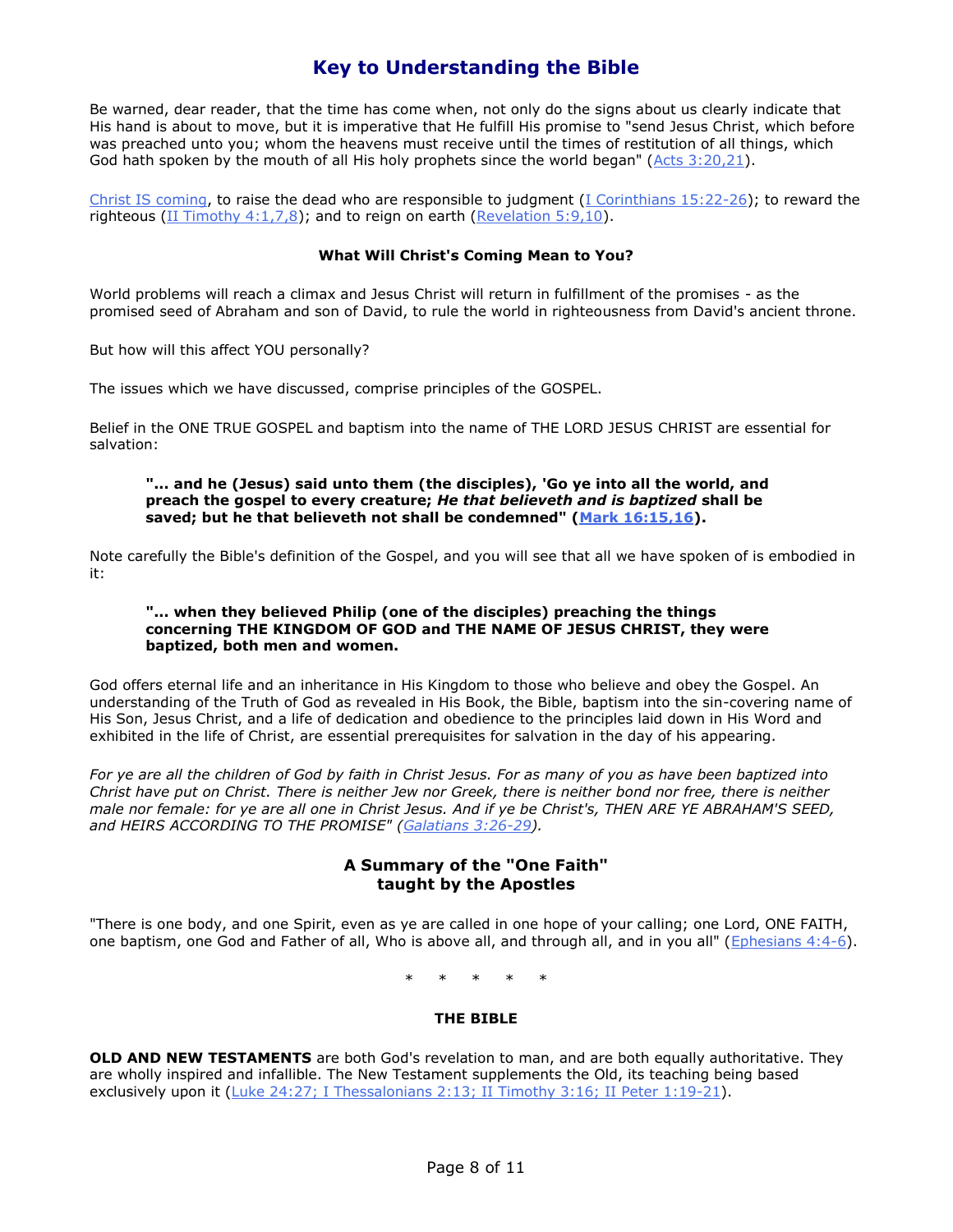## **THE GODHEAD**

**GOD** is one, not three. He has revealed Himself as the Father of the Lord Jesus Christ and of all who are related to Him in faith [\(Deuteronomy 6:4; Mark 12:29-32; I Corinthians 8:5-6; Ephesians 4:6; I Timothy](javascript:OpenBibleVerse()  [1:17; 2:5\)](javascript:OpenBibleVerse().

**THE SPIRIT** is the power of God by which He created all things, and by which they subsist [\(Genesis 1:1-2;](javascript:OpenBibleVerse() [Psalm 104:30; Acts 17:25-28\)](javascript:OpenBibleVerse(). It is also used to describe the power of Divine truth upon the mind of a believer, for the revelation of such came by inspiration of the Holy Spirit upon those selected to reveal it [\(Hebrews 1:1; John 6:63; Ephesians 6:17; I John 5:6\)](javascript:OpenBibleVerse(). Thus believers are exhorted "to be led of the Spirit" or the power and influence of the truth believed [\(Galatians 5:16-18\)](javascript:OpenBibleVerse().

**THE GIFTS OF THE SPIRIT** were bestowed on believers for a testimony to the Truth, by the laying on of the hands of the Apostles (Acts  $8:18$ ). With the death of the Apostles, the power of transmitting these gifts no longer remained, and the gifts ceased [\(I Corinthians 13:8\)](javascript:OpenBibleVerse().

## **JESUS CHRIST**

**JESUS CHRIST** is not God the Son, but is the Son of God, begotten of the virgin Mary by the Holy Spirit [\(Matthew 2:18-23; Luke 1:31-35; Galatians 4:4\)](javascript:OpenBibleVerse(). He was a man of our race, identical in nature with all mankind [\(I Timothy 2:5; Hebrews 2:14-17\)](javascript:OpenBibleVerse(); but not identical in character. His character was "holy, harmless, undefiled, separate from sinners" [\(Hebrews 7:26\)](javascript:OpenBibleVerse().

**HE IS THE CENTRAL FIGURE IN GOD'S PLAN OF REDEMPTION**, being the Son promised in Eden [\(Genesis 3:15; Galatians 4:4\)](javascript:OpenBibleVerse(), to Abraham, David and others, through whom the promises are to be realized, and the inhabitants of the earth blessed (Genesis 22:17-18; Galatians 3:8,16; Psalm 89:34-37; [Acts 13:22-23; Galatians 3:14,19,26-28; Acts 4:12; Romans 15:8\)](javascript:OpenBibleVerse().

**JESUS CHRIST IS TO RETURN** personally and visibly to the earth, at the end of Gentile times (Acts 1:11; [3:20-21; II Timothy 4:1; Revelations 1:7\)](javascript:OpenBibleVerse(). He will set up the Kingdom of God [\(I Corinthians 15:25; Daniel](javascript:OpenBibleVerse()  [2:44; 7:13-14; Revelation 11:15\)](javascript:OpenBibleVerse().

**JESUS CHRIST WILL BE KING OF KINGS** for he will have as his associate kings and priests, those who have been faithful in all preceding ages, and who will be clothed upon with immortality (Revelation 19:16; [5:9; I Timothy 2:12; Revelation 20:4; Psalm 149:5-9\)](javascript:OpenBibleVerse().

## **THE NATURE OF MAN**

**MAN IS A CREATURE OF THE DUST**, energized by the breath of life [\(Genesis 2:7; 3:19; 7:21-22; 18:27;](javascript:OpenBibleVerse()  [Psalm 103:14\)](javascript:OpenBibleVerse(). Apart from the resurrection he is without hope [\(I Corinthians 15:17; Ephesians 2:12\)](javascript:OpenBibleVerse().

**THE SOUL**, in its primary meaning stands for the creature. It is rendered variously *life, living, man, persons, self, body,* and *beast*. It can eat, live, die, corrupt and perish, and it can be slain, strangled and destroyed [\(Genesis 2:7; Joshua 10:28; Job 7:15; Psalm 56:13; 78:50; 89:48; 116:8; Isaiah 29:8; 53:12; Ezekiel](javascript:OpenBibleVerse()  [18:4; Acts 3:23\)](javascript:OpenBibleVerse().

**IN THE DEATH STATE** man is entirely unconscious and (apart from a resurrection) must inevitably perish [\(Ecclesiastes 3:16-21; 9:5,19; Isaiah 38:18; Psalm 6:5; 49:12,14,19-20; 146;3-4; I Corinthians 15:13-18\)](javascript:OpenBibleVerse().

**"HELL" IS THE PLACE OF DEATH.** The word is the equivalent of the Hebrew word *Sheol*, and the Greek word *Hades*. Both words signify "a hidden place," and are mostly rendered "grave" or "pit". The Revised Version Bible and marginal references show "grave" and "hell" as the translation of "sheol" and "hades". Both words should be consistently rendered as "grave". [\(Psalm 9:17; 31:17; Psalm 30:3; Acts 2:27,30-32\)](javascript:OpenBibleVerse()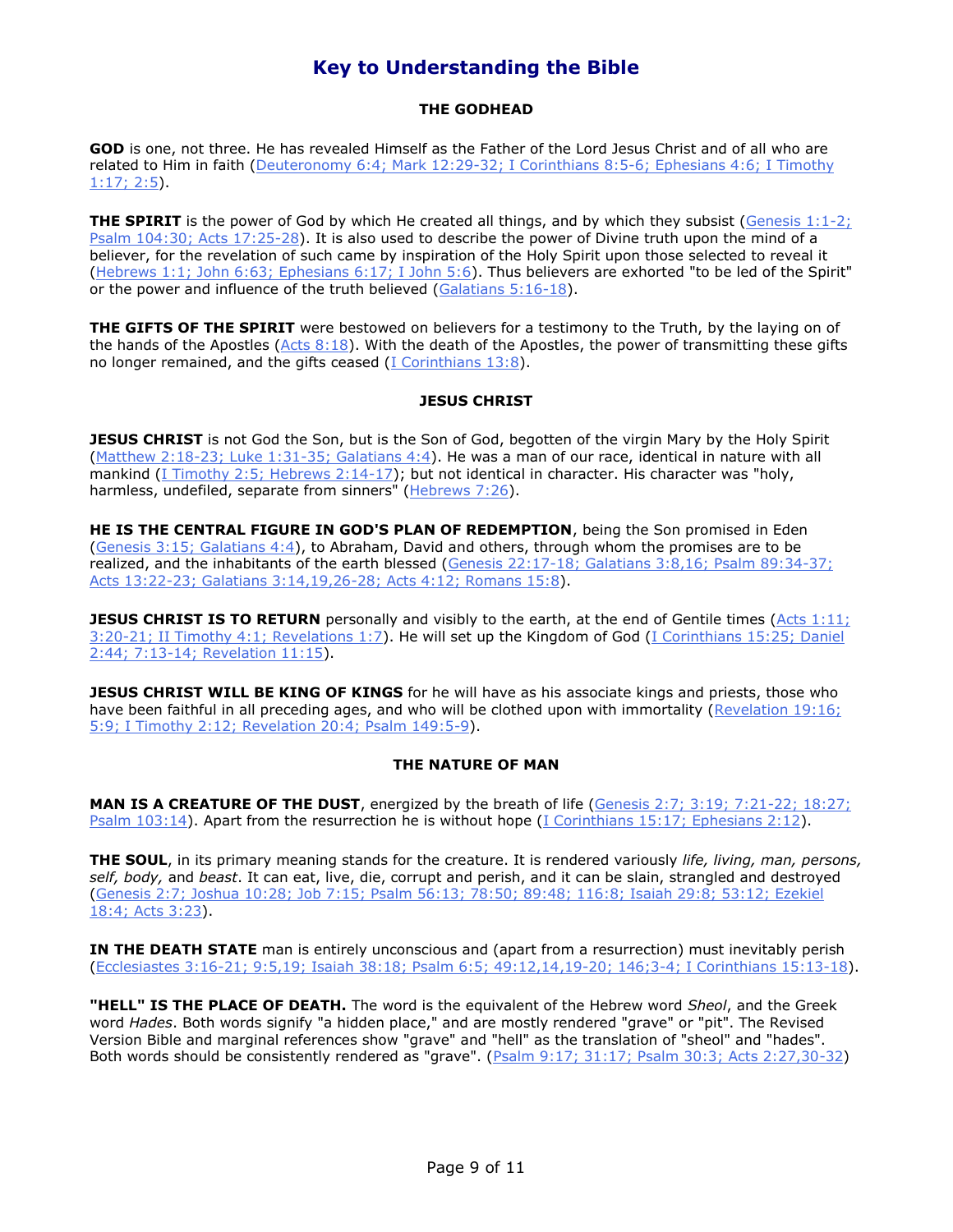**"GEHENNA"** is the name of a place outside Jerusalem where a fire was kept burning to consume the offal from the city. The term symbolizes the everlasting destruction (i.e. perishing in death) of the wicked (Mark [9:47-48\)](javascript:OpenBibleVerse().

### **THE CAUSE OF SIN**

**"DEVIL"** comes from the Greek word *Diabolos*, signifying "false accuser" or "slanderer". It is translated "slanderer" in I Timothy 3:11, and "false accusers" in II Timothy 3:3 and Titus 2:3. Its general meaning is sin or lawlessness, whether manifested individually or politically. It is also applied to the unlawful lusts and tendencies of human nature which invariably lead to sin. It is not a supernatural being. Compare the following verses with each other (I John 3:8; James 4;1; Hebrews 2:14; I Corinthians 15:56; Romans [5:12,21; 6:23\)](javascript:OpenBibleVerse().

**"SATAN"** is a Hebrew word signifying *adversary, enemy*, or *accuser*. It is sometimes applied to a good adversary [\(I Chronicles 21:1; II Samuel 24:1\)](javascript:OpenBibleVerse(). It is used of an angel withstanding evil [\(Numbers 22:22,32\)](javascript:OpenBibleVerse() where the word is rendered "adversary" and "withstand". The Apostle Peter was a "satan" on a certain occasion when he opposed his Master [\(Matthew 16:23\)](javascript:OpenBibleVerse(). Kings and powers have been adversaries, or "satans" [\(I Samuel 29:4; II Samuel 19:22; I Kings 11:14,23,25; I Timothy 1:20\)](javascript:OpenBibleVerse().

### **THE PLAN OF REDEMPTION**

**A LAW** was given to the first man (Adam) whom God had created "very good"; and continuance of life was dependent upon obedience to it [\(Genesis 2:17; 3:1-3\)](javascript:OpenBibleVerse().

**MORTALITY** became the inheritance of mankind due to the transgression of God's law by Adam and Eve, so that man is now inherently death-doomed (Genesis 3:17-19; Romans 5:12,18; I Corinthians 15:21-22; [Psalm 89:48; Job 4:17; Ecclesiastes 3:19-20; 9:5-6; Job 3:15-19; Isaiah 38:18-19; Psalm 6:5; Acts 13:36;](javascript:OpenBibleVerse()   $2:29$ ).

**RECONCILIATION AND REDEMPTION** were ordained by God in His mercy, to be manifested through a promised Son who would bruise the "serpent" (figurative of sin and death) in the head. Christ was therefore manifested to effect the abolition of sin and death (Genesis 3:14-16; Romans 7:24; Hebrews 2:14; Romans [8:1-4; I Peter 1:19-20; I John 3:5\)](javascript:OpenBibleVerse().

**ABRAHAM AND DAVID** were promised that this Seed would be among their descendents, and were given "great and precious promises" which constitute the plan of God for the redemption of man. It is necessary to become related to them, otherwise we are without hope [\(II Peter 1:4;](javascript:OpenBibleVerse() Genesis 12:3; II Samuel 7:12-16; Romans 4:13; Ephesians 2:11-13; 4:18; Hebrews 11:10-13,39-40).

## **PERSONAL RESPONSIBILITY**

**BELIEF** is a first essential to salvation, for to become related to the promises of God we must understand them, and their relation to the Lord Jesus Christ ( $\frac{Romans 1:16}$ ; I Corinthians 15:1-3; Acts 8:12).

**BAPTISM** must follow a knowledge of God's will and purpose. It is burial or immersion in water after believing the Gospel, and is necessary for the remission of sins, and relationship to Christ [\(Mark 16:15-16;](javascript:OpenBibleVerse()  [Acts 2:38; 8:12,36,37; 10:6,47; 22:16; Romans 6:3-5; Colossians 2:12\)](javascript:OpenBibleVerse().

**OBEDIENCE** to the commandments of our Lord must follow baptism (Matthew 28:20; John 14:15,23; [Romans 2:6-7; Philippians 2:12; II Peter 1:3-11\)](javascript:OpenBibleVerse().

**THE RESURRECTION** of those who are responsible to God (and a knowledge of His will brings responsibility - John 12:48) will take place at the return of Christ [\(Daniel 12:2; John 5:28-29; Acts 24:15; Psalm 49:19-](javascript:OpenBibleVerse() [20; Isaiah 26:14; Jeremiah 51:39,57\)](javascript:OpenBibleVerse(). These verses also teach that many *will not* rise from the grave being ignorant of the Gospel ( $Ephesians 4:18$ ). Those found approved will experience a change from mortality to